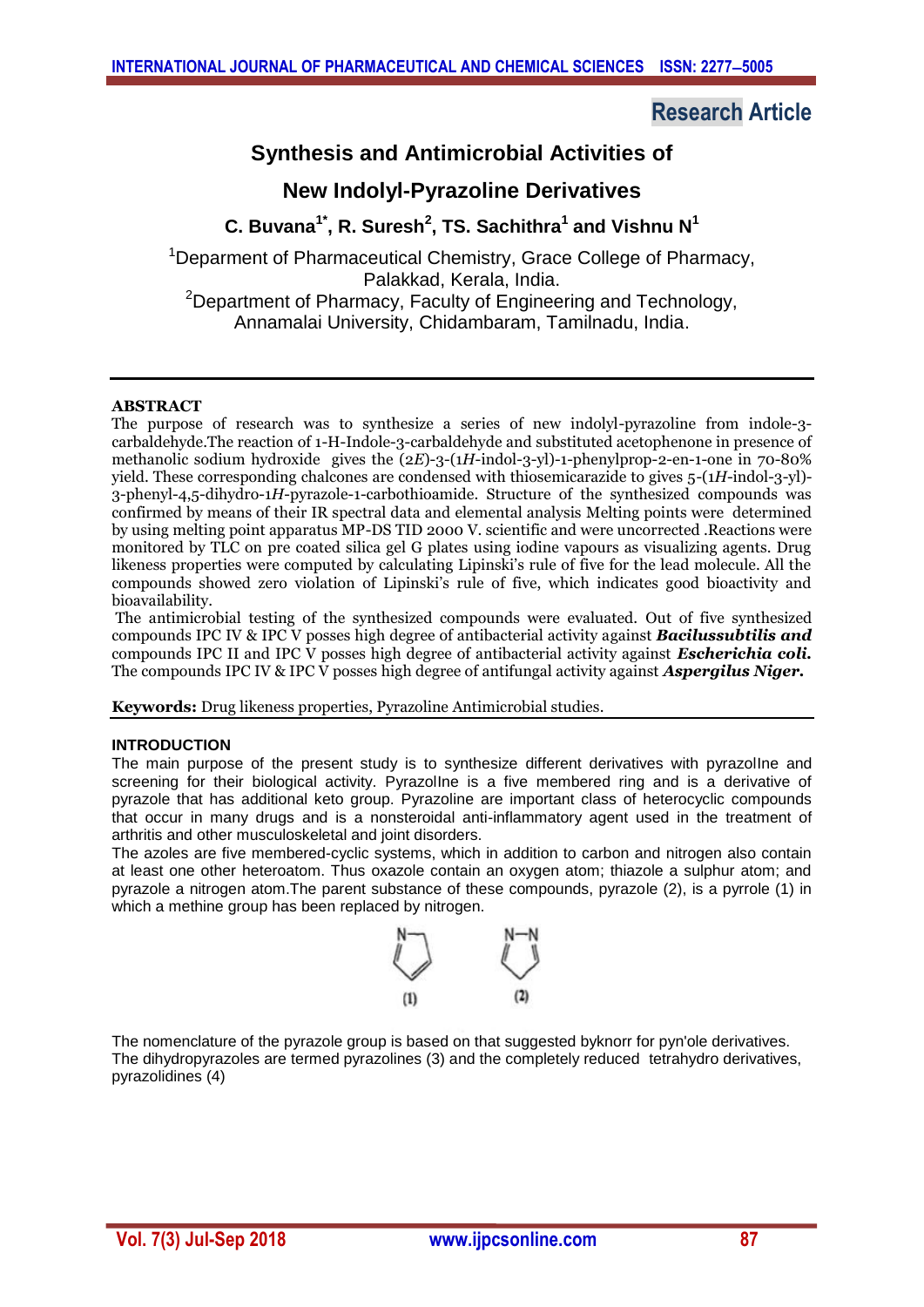

Pyrazolines are biologically important group of compounds having different activities like antibacterial, antifungal, anti-inflammatory, antidiabetic, analgesic, antipyretic, immunosuppressive agents, hypoglycemic, antiviral, antineoplastic activity and other biological activities. This literature has encouraged dealing on pyrazolines. The wide range of biological activities exhibited by pyridine and pyrazolone, it was our aim is to prepare derivatives of incorporated indole with pyrazoline ring system in a molecular frame work and to explore the therapeutic advantage of this combination.

## **THERAPEUTIC IMPORTANCE**

From the literature survey, it was revealed that 2-pyrazolines are better therapeutic agents. They possess valuable bioactivities like figure: 1





Structure of the synthesized compounds was confirmed by means of their IR spectral data and elemental analysis Melting points were determined by using melting point apparatus MP-DS TID 2000 V. scientific and were uncorrected .Reactions were monitored by TLC on pre coated silica gel G plates using iodine vapours as visualizing agents

Drug likenesses were determined by mol inspiration software program. All of the derivatives showed a zero violations of the rule of 5 which indicates good bioavailability. The entire synthetic derivative was evaluated for their antimicrobial studies. Most of the derivatives were showed good activity towards gram positive bacteria and less activity towards gram negative bacteria. Some of the derivatives showed moderate activity against tested fungi.

## **MATERIALS AND METHODS**

All the chemicals were of synthetic grade and are procured from S. D. Fine Chemicals Ltd., Jiangsu Huani International Trade Pvt. Ltd., Sisco Research Laboratory Pvt. Ltd., Finar Chemicals Ltd. and Nice Chemicals Pvt. Lt. Melting points were determined by using melting point apparatus MP-DS TID 2000 V. Scientific and were uncorrected. Reactions were monitored by thin layer chromatography (TLC) on pre coated silica gel G plates using iodine vapours as visualizing agents.IR spectra were recorded on JASCO FT/IR-140 spectrophotometer .PMR spectra were recorded using BRUCKER FT-NMR400MHz, IIRBS.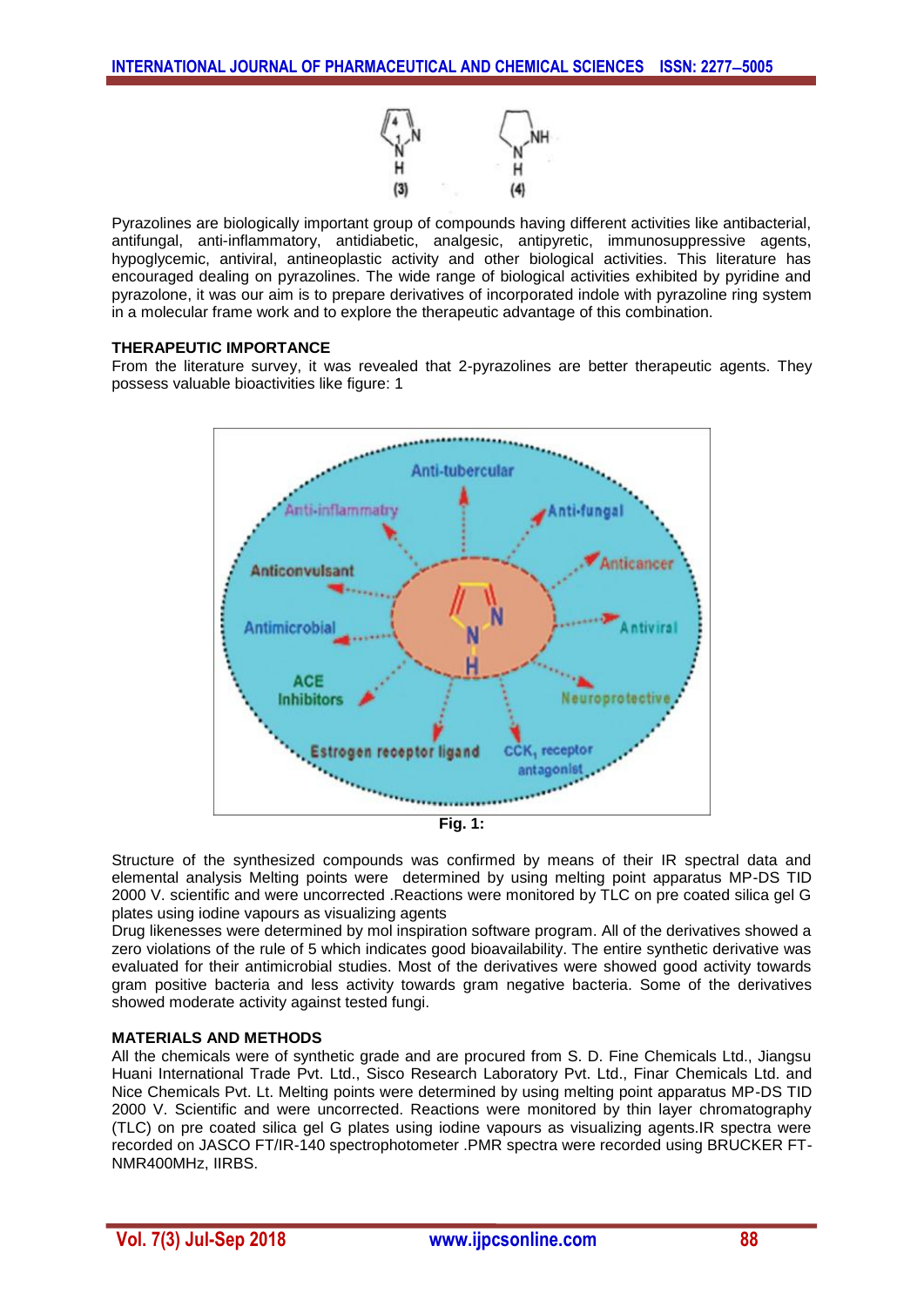#### **DRUGLIKENESS PROPERTIES**

**Drug likeness** is a qualitative concept used in [drug design](http://www.writeopinions.com/drug-design) for how "druglike" a substance is with respect to factors like [bioavailability.](http://www.writeopinions.com/bioavailability) It is estimated from the molecular structure before the substance is even synthesized and tested. A druglike molecule has properties such as:

- **Solubility** in both water and fat, as an orally administered drug needs to pass through the intestinal lining after it is consumed, be carried in aqueous [blood](http://www.writeopinions.com/blood) and penetrate the lipidbased cell membrane to reach the inside of a cell. A model compound for the [lipophilic](http://www.writeopinions.com/lipophile) cellular membrane is [1-octanol](http://www.writeopinions.com/1-octanol) (a lipophilic hydrocarbon), so the logarithm of the octanol/water [partition coefficient,](http://www.writeopinions.com/partition-coefficient) known as [LogP,](http://www.writeopinions.com/partition-coefficient) is used to predict the solubility of a potential oral drug. This coefficient can be experimentally measured or predicted computationally, in which case it is sometimes called "cLogP".
- $\checkmark$  Potency at the target of interest. High [potency](http://www.writeopinions.com/potency-pharmacology) (high value of [pIC](http://www.writeopinions.com/ic50)<sub>50</sub>) is a desirable attribute in drug candidates, as it reduces the risk of [non-specific, off-target](http://www.writeopinions.com/adverse-effect) pharmacology at a given concentration. When associated with low clearance, high potency also allows for low total dose, which lowers the risk of [idiosyncratic drug reactions.](http://www.writeopinions.com/idiosyncratic-drug-reaction)
- $\checkmark$  Several scoring methods can be used to express druglikeness as a function of potency and physicochemical properties, for example [ligand efficiency](http://www.writeopinions.com/ligand-efficiency) and [lipophilic efficiency.](http://www.writeopinions.com/lipophilic-efficiency)
- Since the drug is transported in aqueous media like blood and intracellular fluid, it has to be sufficiently water-soluble in the absolute sense (i.e. must have a minimum chemical solubility in order to be effective). Solubility in water can be estimated from the number of [hydrogen](http://www.writeopinions.com/hydrogen-bond)  [bond](http://www.writeopinions.com/hydrogen-bond) donors vs. alkyl sidechains in the molecule. Low water solubility translates to slow absorption and action. Too many hydrogen bond donors, on the other hand, lead to low fat solubility, so that the drug cannot penetrate the cell membrane to reach the inside of the cell.

#### **Molecular weight**

The smaller the better, because [diffusion](http://www.writeopinions.com/diffusion) is directly affected. Eighty percent of traded drugs have molecular weights under 450 [daltons;](http://www.writeopinions.com/atomic-mass-unit) they belong to the group of [small molecules](http://www.writeopinions.com/small-molecule)

 Substructures that have known chemical or pharmacological properties. For example, alkylnitro compounds tend to be [irritants,](http://www.writeopinions.com/irritation) and Michael acceptors, such as [enones,](http://www.writeopinions.com/enone) are [alkylating agents](http://www.writeopinions.com/alkylating-agent) and thus potentially [mutagenic](http://www.writeopinions.com/mutagenic) and [carcinogenic.](http://www.writeopinions.com/carcinogenic)

A traditional method to evaluate druglikeness is to check compliance of **[Lipinski's Rule of Five,](http://www.writeopinions.com/lipinskis-rule-of-five)** which covers the numbers of hydrophilic groups, molecular weight and hydrophobicity.

Based on one definition, a drug-like molecule has a logarithm of partition coefficient (log P) between - 0.4 and 5.6, molecular weight 160-480 g/mol, molar refractivity of 40-130, which is related to the volume and molecular weight of the molecule and has 20-70 atoms.

Also, other factors such as substructures with known toxic, [mutagenic](http://www.writeopinions.com/mutagen) or [teratogenic](http://www.writeopinions.com/teratology) properties affect the usefulness of a designed molecule. In fact, several [poisons](http://www.writeopinions.com/poison) have a good druglikeness. Natural toxins are used in pharmacological research to find out their mechanism of action, and if it could be exploited for beneficial purposes.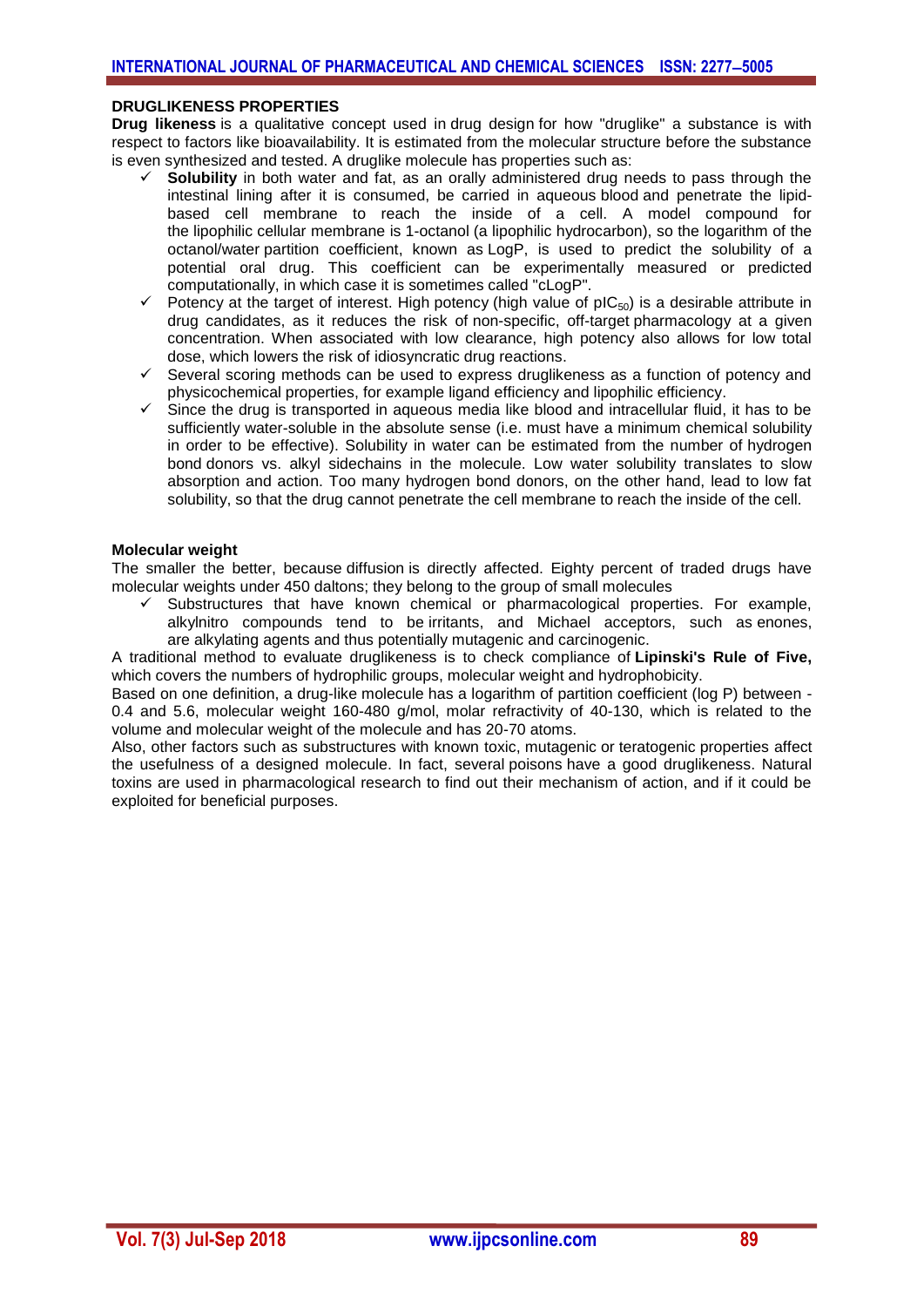

**Fig. 2:**

## **CALCULATION OF MOLECULAR PHYSICOCHEMICAL PROPERTIES**

The physiochemical properties involve determination of drug-like property of the synthesized compounds. It is based on Lipinski,s rule of five and can be determined by using molinspiration cheminformatics software. All the synthesized compounds showed zero violation of Lipinski's rule of five, which indicates good bioactivity and bioavailability. The Rule of Lipinski's Rule of Five states that in general, an orally active drug has not more than one violation of the following criteria.

- $\checkmark$  Not more than 5 hydrogen bond donors (nitrogen or oxygen atoms with one or more hydrogen atoms).
- $\checkmark$  Not more than 10 hydrogen bond acceptors (nitrogen or oxygen atoms) A molecular weight under 500 g/ mol.
- $\checkmark$  A partition coefficient log P less than 5.
- $\checkmark$  Not more than 15 rotatable bonds.

Physico-chemical Properties and biological activities discussed in Table no.1 and 2 respectively.

| Table 1:       |      |             |           |                                       |                                 |           |                            |                     |
|----------------|------|-------------|-----------|---------------------------------------|---------------------------------|-----------|----------------------------|---------------------|
| <b>COMP</b>    | LogP | <b>TPSA</b> | <b>MW</b> | No of<br>Hydrogen<br>bond<br>acceptor | No of<br>Hydrogen<br>bond donor | Violation | No of<br>Rotatable<br>bond | <b>Molar volume</b> |
| <b>IPC</b>     | 3.47 | 50.44       | 238.4     |                                       |                                 |           |                            | 208.01              |
| IPC II         | 4.12 | 50.44       | 272.62    |                                       |                                 |           |                            | 221.5               |
| <b>IPC III</b> | 4.15 | 50.44       | 272.69    |                                       |                                 |           |                            | 221.55              |
| <b>IPC IV</b>  | 2.99 | 70.67       | 254.24    |                                       |                                 |           |                            | 216.03              |
| <b>IPC V</b>   | 3.43 | 96.26       | 283.24    | 6                                     |                                 |           |                            | 231.35              |

#### **MOLECULAR PROPERTIES AND BIOACTIVE SCORE OF COMPOUNDS**

| Table 2:       |             |             |                     |                            |                              |                     |
|----------------|-------------|-------------|---------------------|----------------------------|------------------------------|---------------------|
| Comp           | <b>GPCR</b> | lon channel | Kinase<br>inhibitor | <b>Nuclear</b><br>receptor | <b>Protease</b><br>inhibitor | Enzyme<br>inhibitor |
| IPC I          | $-0.17$     | $-0.06$     | 0.06                | 0.15                       | $-0.34$                      | 0.21                |
| IPC II         | $-0.12$     | $-0.07$     | 0.09                | 0.20                       | $-0.35$                      | 0.19                |
| <b>IPC III</b> | $-0.11$     | $-0.06$     | 0.08                | 0.17                       | $-0.33$                      | 0.18                |
| <b>IPCIV</b>   | $-0.88$     | $-0.03$     | 0.14                | 0.26                       | $-0.26$                      | 0.25                |
| <b>IPC V</b>   | $-0.21$     | $-0.12$     | $-0.01$             | 0.13                       | $-0.34$                      | 0.07                |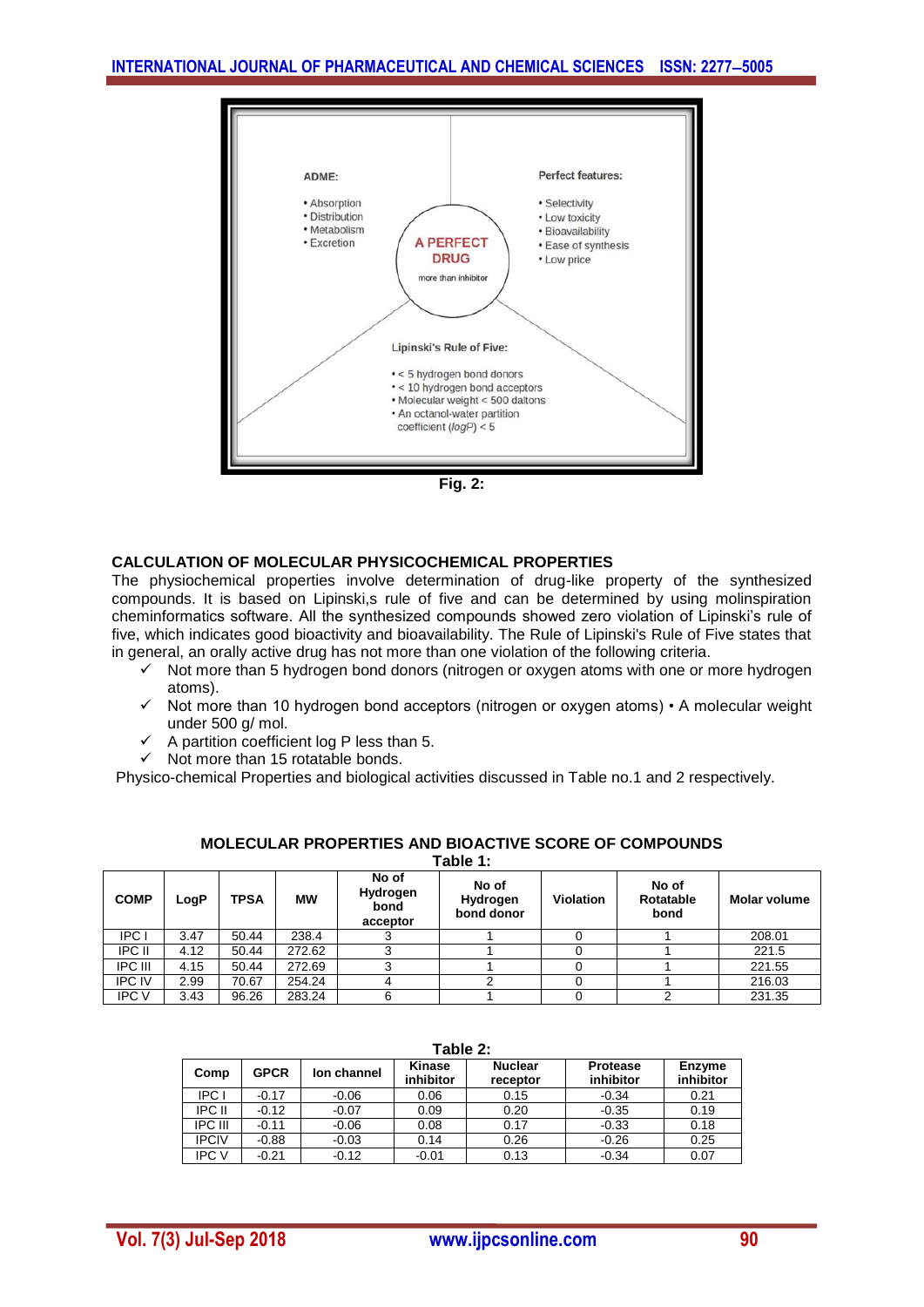#### **Structure of compound**



#### **Lead Optimization**

The selection of lead was done by screening various nucleus such as benzthiazole, imidazole, indole, pyridazine, pyrimidine, naphthyridine, pyrazolone etc by using molinspiration software. Molinspiration is a cheminformatic software tool which gives the molecular properties of any chemical structure( for e.g. Log P, polar surface area, number of hydrogen bond donors and acceptor), as well as prediction of bioactivity score for the most important drug targets (GPCR Ligands, Kinase receptors, ion channel modulators, Nuclear receptors) and possible molecular toxicity. Among the various nuclei investigated pyrazoline moiety was found to have good bioactivity score.

#### **Experimental studies**

#### **Step 1: Synthesis of chalcones-(2***E***)-3-(1***H***-indol-3-yl)-1-phenylprop-2-en-1-one**

To a solution of indole-3- carbaldehyde (0.01 mol)substituted Ketones (0.01 mol) in ethanol (25ml), a solution of NaOH (6 ml 40%) was added. Then the reaction mixture was stirred at a reaction time for a period of 24 hours and acidified with Conc.HCl.The product obtained was filtered, washed with water and recrystallized from ethanol.

#### **Step 2: Synthesis of 5-(1***H***-indol-3-yl)-3-phenyl-4,5-dihydro-1***H***-pyrazole-1-carbothioamide**

A mixture of appropriate indolylchalcone (0.01mol),thiosemicarbazide (0.015mol) and NaOH (0.02mol) in dryethanol was refluxed for 16 hrs. The progress of the reactionwas monitored by TLC. The excess of solvent was removedunder reduced pressure and the reaction mixture was pouredinto ice cold water. The product obtained was filtered, washedwith water and recrystallised with ethanol

#### **SCHEME**

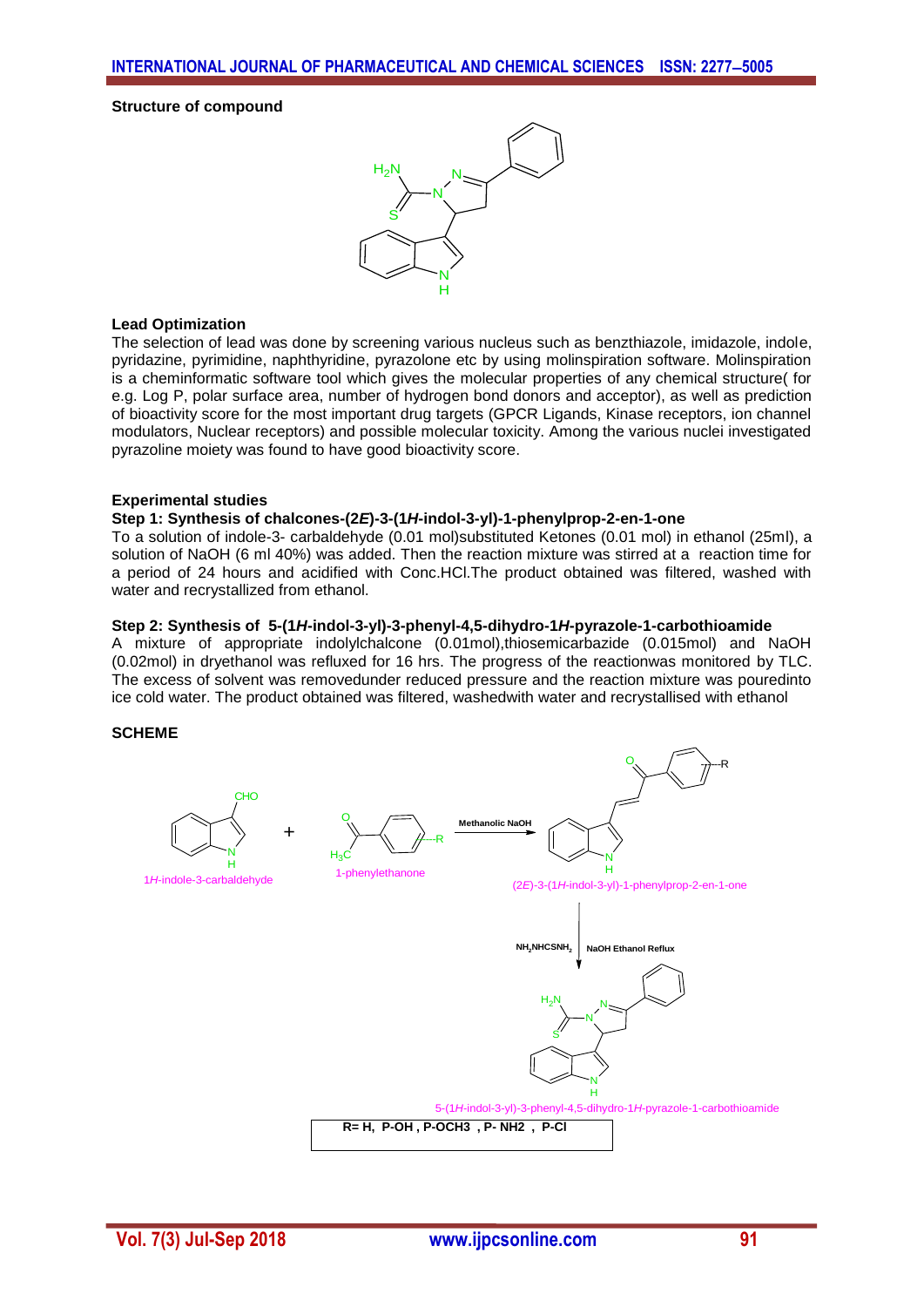**Physical Characterization of newly Synthesized Compounds**



| Table 3:         |                                |                             |                            |                                    |                 |                                                          |
|------------------|--------------------------------|-----------------------------|----------------------------|------------------------------------|-----------------|----------------------------------------------------------|
| Compound         | $\mathsf{R}$                   | <b>Molecular</b><br>Formula | <b>Molecular</b><br>Weight | <b>Melting</b><br>Point<br>$(^0C)$ | Rf<br>valu<br>e | <b>Elemental analysis</b><br>calculated(found)%          |
| IPC1             | O<br>CH <sub>3</sub>           | $C_{18}H_{16}N_4S$          | 320.41                     | 210                                | 0.62            | C(67.47%) H(5.03%)<br>N(17.49%) S(10.01%)                |
| IPC <sub>2</sub> | O<br>HO<br>CH <sub>3</sub>     | $C_{18}H_{16}N_4OS$         | 336.41                     | 180                                | 0.68            | C(64.26%) H(4.79%)<br>N(16.65%) O(4.76%)<br>S(9.53%)     |
| IPC <sub>3</sub> | O<br>$H_3C$<br>CH <sub>3</sub> | $C_{19}H_{18}N_4S$          | 334.43                     | 220                                | 0.74            | C(68.23%) H(5.42%)<br>N(16.75%) S(9.59%)                 |
| IPC4             | O<br>$H_2N$<br>CH <sub>3</sub> | $C_{18}H_{17}N_5S$          | 335.42                     | 225                                | 0.72            | C(64.45%) H(5.11%)<br>N(20.88%) S(9.56%)                 |
| IPC <sub>5</sub> | O<br>CI<br>$\mathsf{CH}_3$     | $C_{18}H_{15}CIN_4$<br>S    | 354.85                     | 246                                | 0.78            | C(60.92%) H(4.26%)<br>CI(9.99%) N(15.79%)<br>$S(9.04\%)$ |

## **Spectral Studies**

Spectral studies of compound IPC- I IR (KBr,cm-1 ): CH(str) Aromatic-3039.81, NH (Indole ring)- 3448.72, C=N(str)- 1581.63, C- N(str)- 1120.64, C=S (str)- 696.30, NH Amide-1614 Spectral studies of compound IPC- II IR (KBr,cm-1 ): CH(str) Aromatic-3232.7, NH (Indole ring)- 3448, C=N(str)- 1550.77, C- N(str)- 1182.36, C=S (str)- 653.87, NH Amide-1612.49, C-OH-3311.78 Spectral studies of compound IPC- IV

IR (KBr,cm-1 ): CH(str) Aromatic-3230.77, NH (Indole ring)- 3446.79, C=N(str)- 1548.84, C- N(str)- 1118.71, C=S (str)- 653.87, NH Amide-1616.35, Ar-NH2 -3320.25

#### **Biological Activity Antibacterial Activity**

Sample Used : Pyrazolone derivatives Standard Used : Gentamycin (10mcg/well) Vehicle Used : Dimethyl sulphoxide (DMSO) Method :Cylindrical plate method Organisms Used : *Bacillus subtilis NCIM 2063*&*E.Coli*NCIM 2064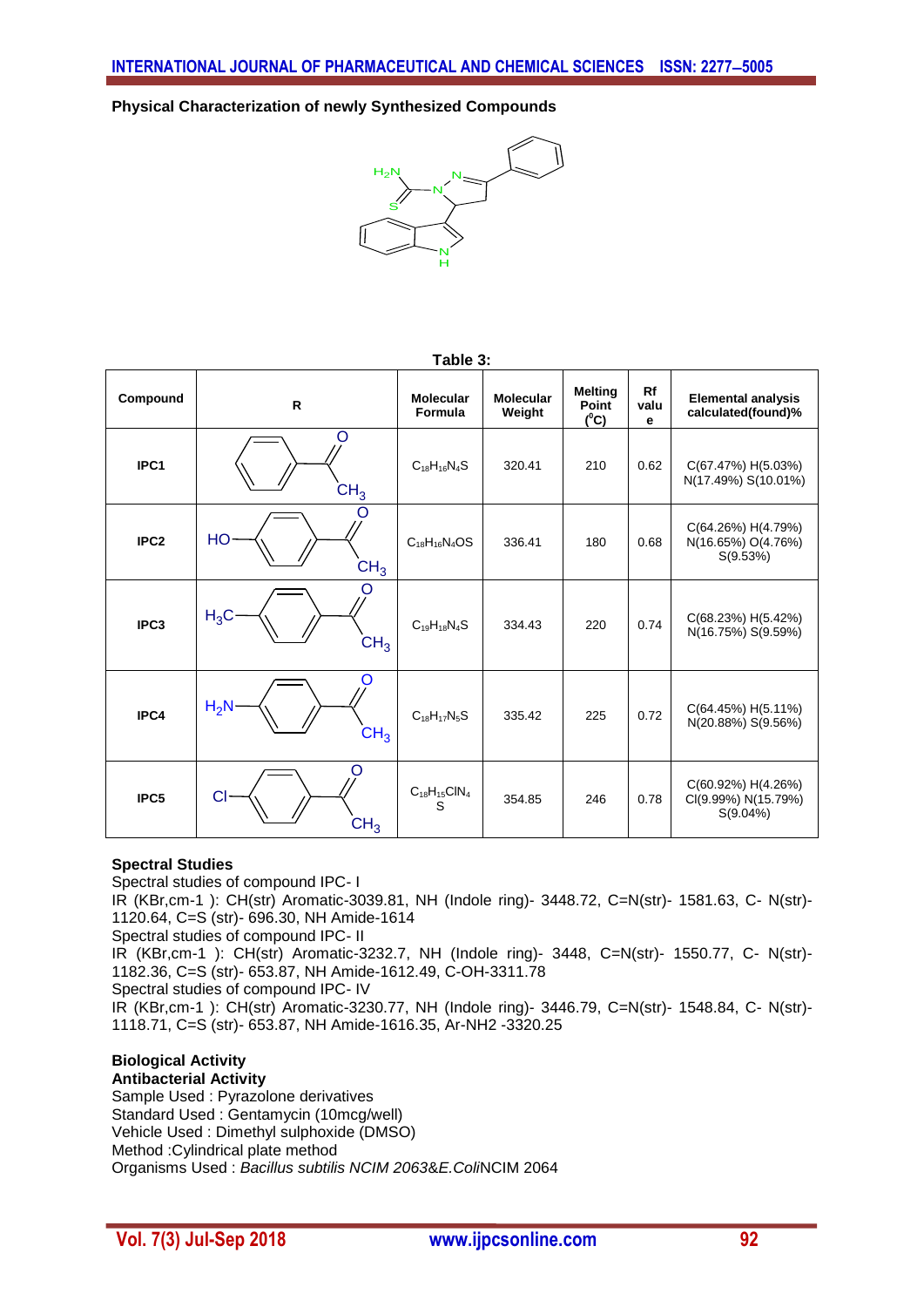**Screening of Test Compounds for Antibacterial Activity Against Gram Positive& Gram Negative Organism Against Gram Positive& Gram Negative Organism**

| Compound       | Zone of Inhibition(mm) |                          |  |  |
|----------------|------------------------|--------------------------|--|--|
|                | E coli                 | <b>Bacillus subtilis</b> |  |  |
|                | $(100\mu g)$           | $(100 \mu g)$            |  |  |
| <b>IPC-I</b>   |                        |                          |  |  |
| <b>IPC-II</b>  |                        |                          |  |  |
| <b>IPC-III</b> | 5                      |                          |  |  |
| <b>IPC-IV</b>  | 6                      |                          |  |  |
| <b>IPC-V</b>   |                        |                          |  |  |
| Gentamycin     | 10                     | 12                       |  |  |
| <b>DMSO</b>    |                        |                          |  |  |

#### **Table 4: Zone of Inhibition (mm)**

(-) indicates no activity.

#### **Antifungal Activity**

Sample Used: Pyrazolone derivatives Standard Used: Fluconazole Vehicle Used: Dimethyl sulphoxide (DMSO) Method: Cylindrical plate method Organisms Used: **Aspergillusniger** *NCIM 3063*

#### **Screening of Test Compounds for Antifungal Activity against Gram Positive & Gram Negative Organism**

| Table 5:            |                                    |  |  |  |
|---------------------|------------------------------------|--|--|--|
|                     | Zone of Inhibition(mm)             |  |  |  |
| Compound            | Aspergillus niger<br>$(100 \mu g)$ |  |  |  |
| IPC-1               | 06                                 |  |  |  |
| IPC-2               | 07                                 |  |  |  |
| IPC-3               | 06                                 |  |  |  |
| IPC-4               | 08                                 |  |  |  |
| IPC-5               | 09                                 |  |  |  |
| <b>KETOCONAZOLE</b> |                                    |  |  |  |
| <b>DMSO</b>         |                                    |  |  |  |

(-) indicates no activity

#### **RESULT AND DISCUSSION**

In the present study, a series of new Indolyl-pyrazoline derivatives were synthesized. The structures of the synthesized compounds were established on the basis of elemental and spectral (IR) studies. Finally, the drug likeness and bioactivity were predicted using Molinspiration software. The results revealed that all new compounds show good drug likeness score and bioactivity score. Various stage involved in the present work were summarized below.

## **DRUGLIKENESS**

- $\checkmark$  Parameters related to drug likeness of the derivatives were established on the basis of Lipinski's rule of 5.  $\Box$
- All of the derivatives showed a zero violations of the rule of 5 which indicates good bioavailability.

#### **EXPERIMENTAL WORK**

#### **Selected leads were synthesized**

- $\checkmark$  During the present work totally, five new compounds were synthesized. This involves two steps.
- **Step 1:** This step involves the formation of chalcone from Indole-3carboxaldehydeand various acetophenone.
- **Step 2:**In this step various chalcone were treated with thiosemicarbazide which resulted in the formation of indolyl pyrazoline derivatives.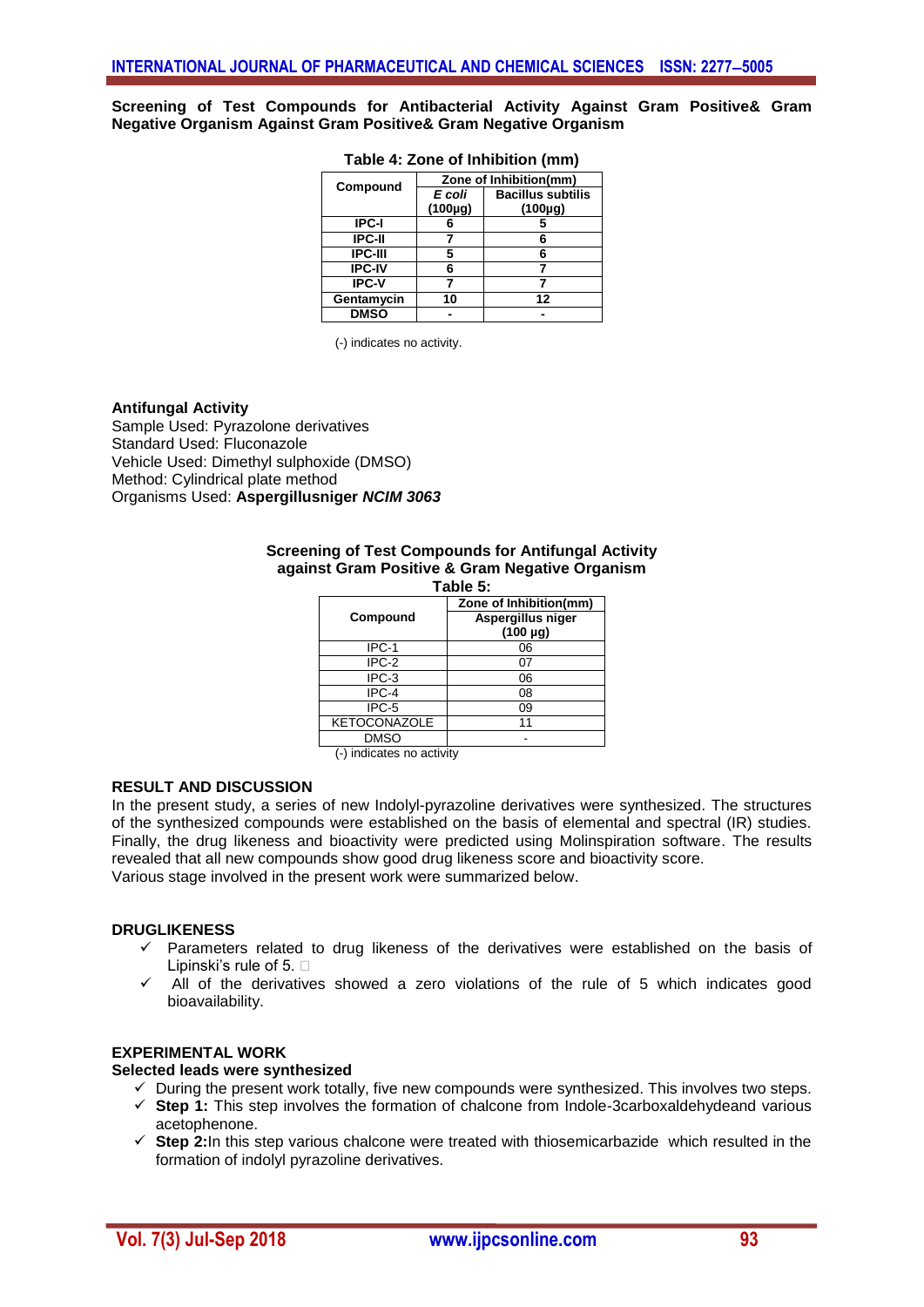## **CHARECTERIZATION OF SYNTHESISED COMPOUNDS**

The synthesized compounds are characterized by various methods such as melting point, infra-red spectroscopy and its reports were in complete agreement with their chemical structure. The purity of the compounds were further established by chromatographic methods (TLC).

#### **ANTI-MICROBIAL ACTIVITY Antibacterial activity (g+ve)**

#### *Bacilus subtilis*

Antibacterial activities of synthesized compounds were evaluated against Bacilis subtilis and the zone of inhibition was measured as the parameters of the activity. Gentamycin, the standard drug showed a zone of inhibition of 12 mm in concentration of 100 ug ml. Out of five synthesized compounds IPC IV & IPC V posses high degree of antibacterial activity. IPCI, IPC II and IPC III showed moderate antibacterial activity.

## **Antibacterial activity (g-ve)**

## *Escherichia coli*

Antibacterial activities of synthesized compounds were evaluated against E.coli and the zone of inhibition was measured as the parameters of the activity. Gentamycin, the standard drug showed a zone of inhibition of 10 mm in concentration of 100  $\mu$ g ml. Out of five synthesized compounds IPC II and IPC V posses high degree of antibacterial activity and IPCI, IPC III and IPC IV showed moderate antibacterial activity.



**GRAPHICAL REPRESENTATION OF ANTIBACTERIAL SCREENING ACTIVITY**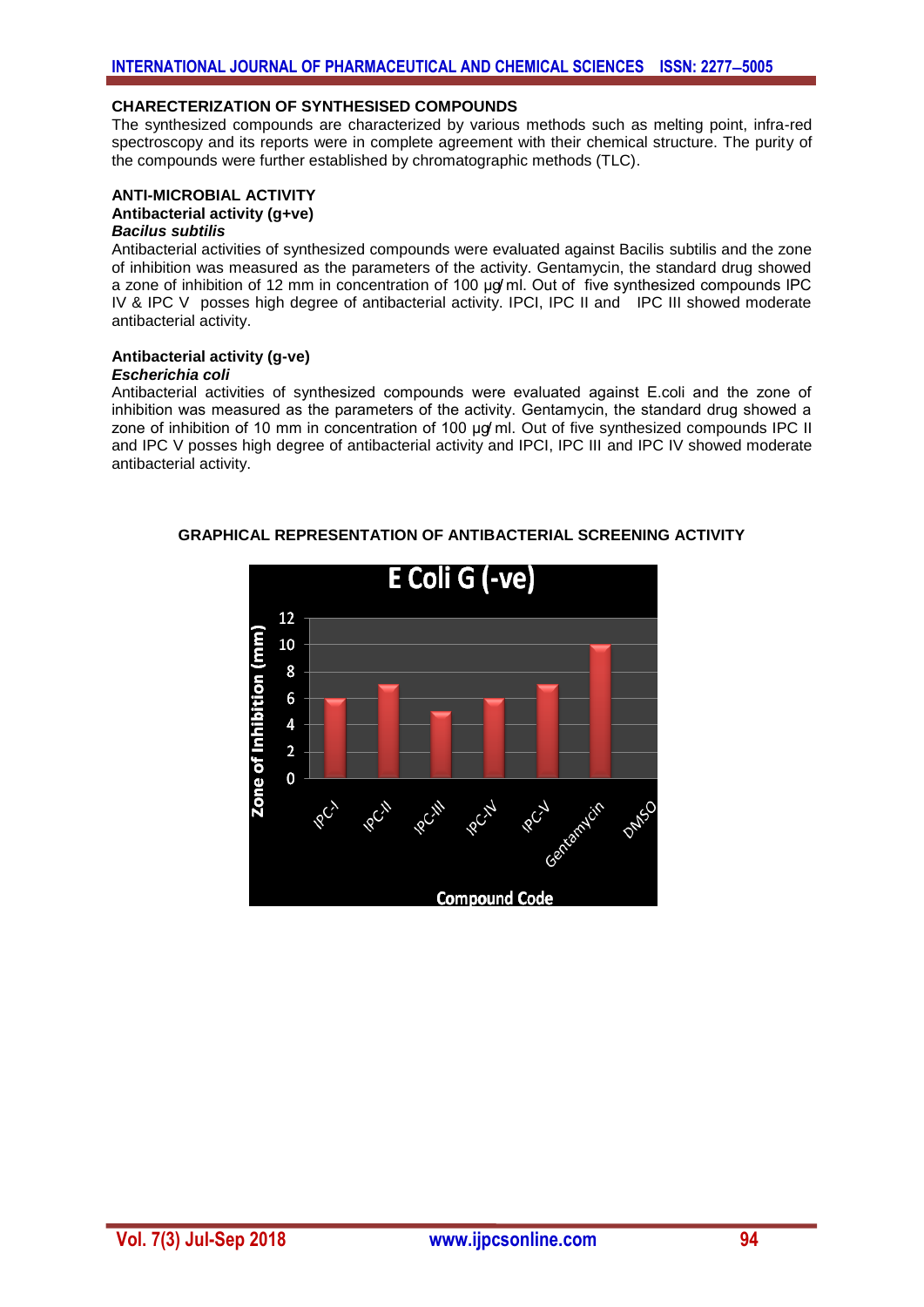

## **Antifungal activty (g+ve)** *Aspergilus Niger*

Antifungal activities of synthesized compounds were evaluated against E.coli and the zone of inhibition was measured as the parameters of the activity. Ketoconazole, the standard drug showed a zone of inhibition of 11 mm in concentration of 100 µg/ml. Out of five synthesized compounds IPC IV & IPC V posses high degree of antifungal activity. IPC I, IPC II and IPC III showed moderate antifungal activity.



**GRAPHICAL REPRESENTATION OF ANTIFUNGAL SCREENING ACTIVITY**